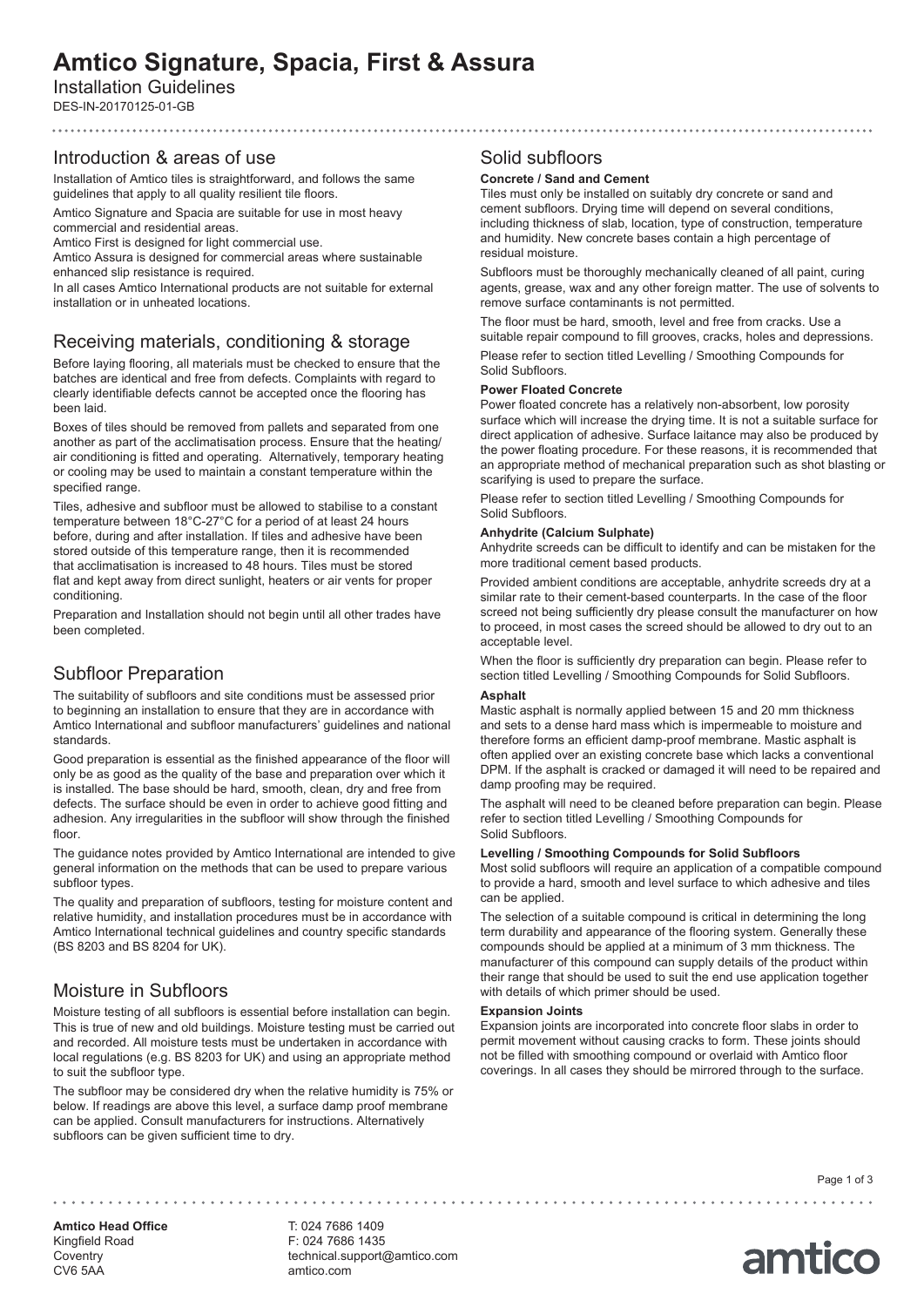# **Amtico Signature, Spacia, First & Assura**

Installation Guidelines

DES-IN-20170125-01-GB

# Timber floors

# **Existing Floorboards**

Loose floor boards should be firmly nailed down and any damaged boards replaced. If necessary, the boards should be planed and/or levelled with a suitable levelling compound prior to covering with plywood. See section on Plywood Overlays.

Wood subfloors that exhibit excessive deflection, or are "springy" or "give" when walked on are not suitable for installing Amtico tiles unless suitable remedial work is carried out.

### **Chipboard, Hardboard, Particleboard**

Tiles should not be adhered directly to such subfloors whether they are free floating or fixed, and floors should always be overlaid with plywood prior to installation of tiles. See section on Plywood Overlays.

### **Wood Block Floors**

Existing wood block floors laid onto a concrete base are unsatisfactory as an underlayment for resilient floors, even when plywood has been fitted. Such floors must be lifted and the subfloor suitably prepared.

### **Plywood Overlays**

Plywood should be a minimum of 6 mm thickness with a Plywood classification EN636-2 or 3, and a glue bond classification EN314-2 Class 3 Exterior. The thickness selected should be determined by the quality of the surface being covered.

Panels should be acclimatised to the site conditions as recommended by the supplier. Plywood should be protected against damage or water prior to application.

The plywood should be laid in sheet sizes not exceeding 2440 x 1220 mm, and fixed using screws, twisted shank or ring shank nails, serrated or divergent staples. Fixing should start at the centre of each sheet – nailing, screwing or stapling at 150 mm intervals at intermediate centres and at 100 mm centres along the perimeters with the fixing line 12 mm from the edge. All fixings should be finished flush with the surface.

Joint lines should be staggered, and every effort made to prevent coincidence of joints in the sheets and the timber base.

We would recommend the use of a suitable compound to ensure the joints of the plywood and all fixings are not visible when the installation is complete. The manufacturer of this compound can supply details of the product within their range that should be used to suit the end use application together with details of which primer should be used.

# Other subfloor types

### **Existing Resilient Floors**

It is recommended that Amtico products are not directly applied over existing resilient floors (with the exception of Amtico Access and Amtico Click). Generally, the old flooring should be removed and the base prepared to suit the type of subfloor uncovered. Please refer to relevant section.

Some older resilient tiles and adhesives can contain asbestos. In case of doubt, contact the relevant local authority for advice on their removal and disposal.

### **Terrazzo, Stone, Quarry tiles**

Some existing flooring materials such as quarry tiles, ceramic or terrazzo may be suitable for the installation of Amtico tiles if properly prepared. These bases may be sufficiently porous to allow moisture to pass through to the back of the tile, and must be checked for moisture and damp-proofed if necessary. Worn and damaged areas must be repaired, including any tiles that are insecure, which must be removed.

The surface must be thoroughly cleaned of all sealants and varnishes, as well as foreign matter such as oil, grease, wax, etc. It is recommended that a suitable mechanical method is used to prepare the surface, as this will also provide a satisfactory surface ready for preparation. Please refer to section titled Levelling / Smoothing Compounds for Solid Subfloors.

### **Metal**

### **(i) Direct Application**

The metal surface should be cleaned/degreased and then prepared by grinding or scarifying to ensure that it is clean and free from any contamination, such as rust or metal oxide. It should then be mechanically abraded to give a surface key. Amtico tiles can then be installed onto the prepared surface using Amtico International Universal 2-Part Adhesive.

Note that under no circumstances should a water-based adhesive be used for bonding directly to metal.

### **(ii) Indirect Application**

The metal surface should be cleaned/degreased and then prepared by grinding or scarifying to ensure that it is clean and free from any contamination, such as rust or metal oxide. It should then be mechanically abraded to give a surface key.

A suitable primer should be applied to the metal surface prior to putting down a suitable compound, which must be applied as recommended by the manufacturer.

Once the levelling compound has dried, any adhesive from our range can potentially be used subject to the restrictions described in the Adhesive Section.

### **Raised Access Floors**

Amtico tiles cannot be fitted directly to raised floor panels. Where this is required, the panels should be level and stable, and then overlaid with plywood, using appropriate fixings to suit the panels surface - see section on Plywood Overlays.

Note that Amtico Access has been specifically developed for fitting directly onto raised access floor panels.

### **Underfloor Heating**

There are various types of underfloor heating systems available – including hot water pipes embedded in the subfloor and electrical systems that can be laid onto the surface of the subfloor. In all cases, the temperature limitations are the same – the heating system must operate so that the temperature at the subfloor surface (i.e. the adhesive interface) should not exceed 27˚C.

The heating system must be commissioned before the floor tiles are installed, to ensure that the subfloor is stable, the heating system is working as required with no leaks or cable breaks.

Underfloor heating should be switched off for 48 hours before, and should not be switched back on until 48 hours have elapsed after installation. It is recommended that the heating is slowly re-applied to return it to the required operating temperature.

With underfloor heating systems, it is the responsibility of the manufacturer and/or installer to recommend appropriate procedures and materials for producing a surface suitable for installing floor tiles. For electrical systems, this will require that the heating elements are fully embedded in a well-bonded and appropriate levelling compound, and that the temperature is adequately controlled to maintain the temperature at the subfloor surface at a maximum of 27˚C.

Care should be taken in the placing of large insulating items such as rugs, beanbags and towels onto floors containing underfloor heating. This can result in localised "hot-spots" which may lead to distortion or discolouration of the tiles. No responsibility can be accepted under these circumstances.

Page 2 of 3

amtico

**Amtico Head Office** Kingfield Road **Coventry** CV6 5AA

F: 024 7686 1435 technical.support@amtico.com amtico.com

T: 024 7686 1409